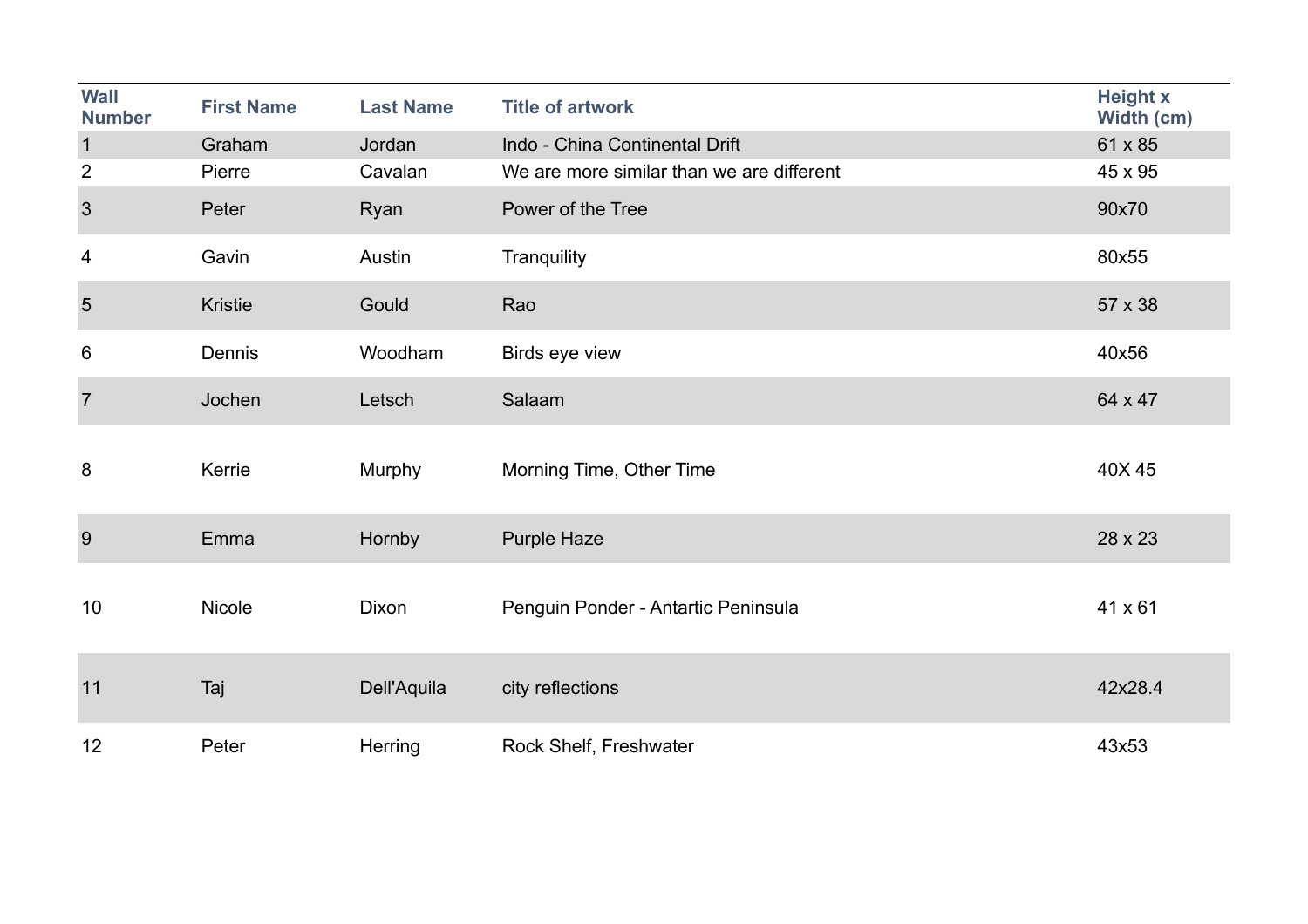| <b>Wall</b><br><b>Number</b> | <b>First Name</b> | <b>Last Name</b> | <b>Title of artwork</b>        | <b>Height x</b><br>Width (cm) |
|------------------------------|-------------------|------------------|--------------------------------|-------------------------------|
| 13                           | Jacqueline        | <b>Reilly</b>    | On the Rooftop                 | 20 x 25                       |
| 14                           | <b>Estelle</b>    | Yoon             | Sian                           | 35 x 27                       |
| 15                           | Maureen           | Wyer             | Tale of Two Cities             | 17 x 26                       |
| 16                           | Jenny             | <b>Rix</b>       | Arabesque                      | 63 x 42                       |
| 17                           | Sharon            | Zwi              | <b>Flinders Eagles</b>         | 86 x 71                       |
| 18                           | Silda             | Trainor          | South Coast Christmas          | 41 x 51                       |
| 19                           | Nicola            | Walker           | Hallelujah- Whale Beach, 2021  | 55 x 42                       |
| 20                           | Mary              | Regan            | The Vikings of Blackwattle Bay | 32 x 38                       |
| 21                           | Rosemary          | Hay              | <b>Enchanting Erko</b>         | 41 x 28                       |
| 22                           | Jay               | Adams            | <b>Sunset 20456</b>            | 36 x 23                       |
| 23                           | Louise            | Virgona          | Rainy day on the harbour       | $9 \times 11$                 |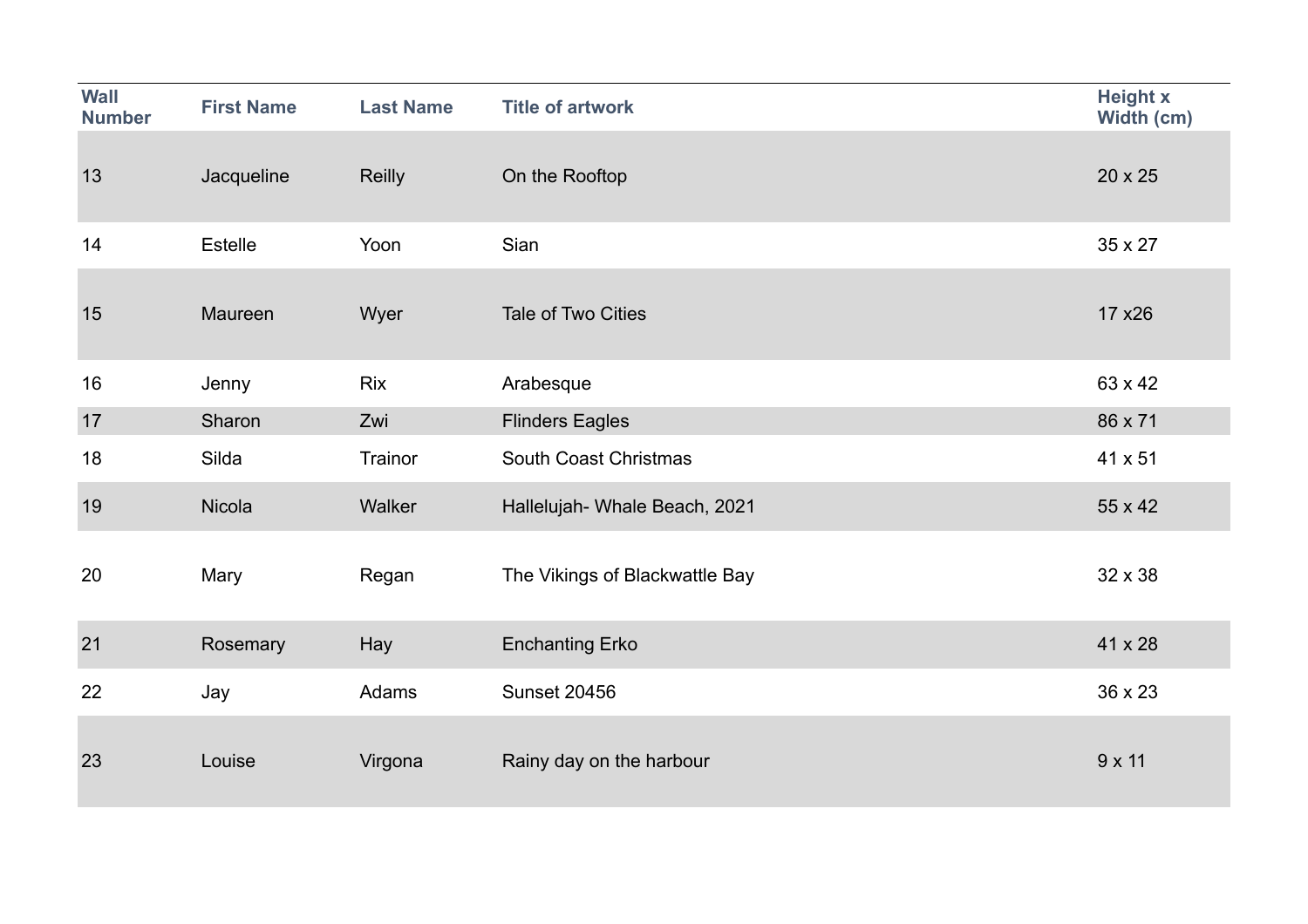| <b>Wall</b><br><b>Number</b> | <b>First Name</b> | <b>Last Name</b> | <b>Title of artwork</b>             | <b>Height x</b><br>Width (cm) |
|------------------------------|-------------------|------------------|-------------------------------------|-------------------------------|
| 24                           | Sally             | McInerney        | Harry Houghton's pumpkin stall      | 30x35                         |
|                              |                   |                  |                                     |                               |
| 25                           | Patricia          | <b>Baillie</b>   | Fay                                 | 32 x 35                       |
| 26                           | Janet             | Kossy            | Fig playground 2021                 | 62 x 82                       |
| 27                           | Jon               | <b>Duthiel</b>   | Sunset at Bracklesham Coast England | 70 x 62                       |
| 28                           | Xavier            | Ghazi            | <b>Heavy Toll</b>                   | 80x65                         |
| 29                           | <b>Chris</b>      | Gentle           | Aftermath                           | 77 x 86                       |
| 30                           | Kim               | Isgro-Attwood    | <b>Bateaux Bay Walk</b>             | 70 x 10                       |
| 31                           | Janice            | Ralph            | The Waterhole Patonga               | 85 x 68                       |
| 32                           | Zoe               | Du               | Substances: being and nothingness   | 100 x 76                      |
| 33                           | Lorraine          | <b>Bower</b>     | Green and the machine               | 100 x 76                      |
| 34                           | Anna              | Letsios          | <b>Missing Pieces</b>               | 100 x 100                     |
| 35                           | Owen              | Ratner           | Mantova                             | 51 x 61                       |
| 36                           | Heather           | <b>Noakes</b>    | <b>Wild Turkey</b>                  | 53 x 73                       |
| 37                           | Christine         | Webb             | Studio, End of Summer               | 91 x 91                       |
| 38                           | Fleur             | Stevenson        | The Last Night                      | 63 x 53                       |
| 39                           | Prue              | Robson           | <b>Birdman</b>                      | 35.5x28                       |
| 40                           | Sharon            | Kitching         | The ballad of Barnaby Jacks         | 80 x 80                       |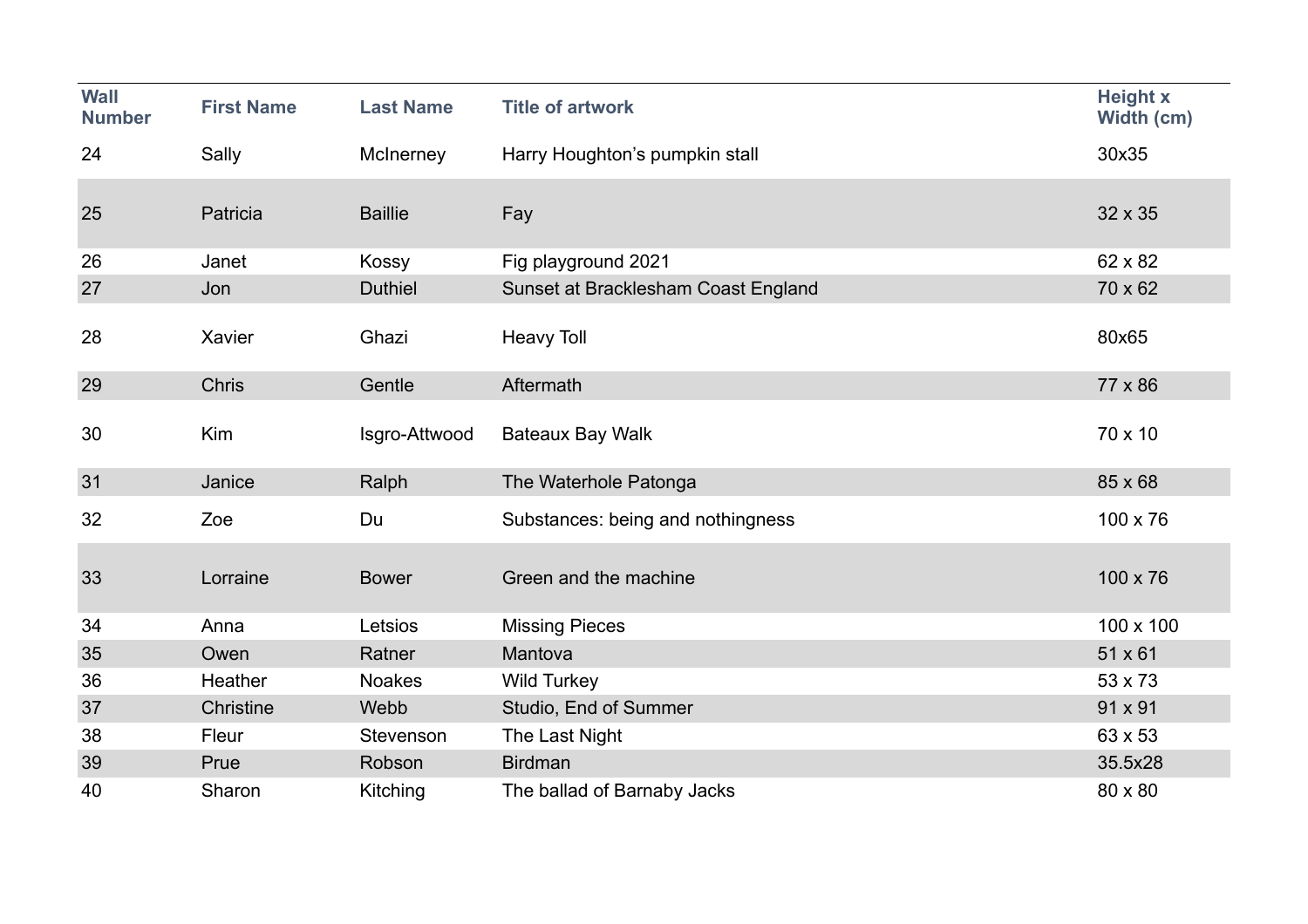| <b>Wall</b><br><b>Number</b> | <b>First Name</b> | <b>Last Name</b>   | <b>Title of artwork</b>      | <b>Height x</b><br>Width (cm) |
|------------------------------|-------------------|--------------------|------------------------------|-------------------------------|
| 41                           | Eva               | <b>Millares</b>    | Down Out                     | $96 \times 66$                |
| 42                           | Ilona             | Mocsan             | Carnivale Cowboy             | $53 \times 53 \times 4$       |
| 43                           | Peter             | Griffen            | Pablo's Bird                 | 62x64                         |
| 44                           | James             | Smythe             | Hanoi                        | 45 x 36                       |
| 45                           | Tina              | Young              | Latte                        | 50 x40m                       |
| 46                           | Carol             | Leddon             | Party dress                  | 59 x 49                       |
| 47                           | Shirley           | Huang              | The Children's Corner        | 45 x 60                       |
| 48                           | Susan             | Cowley<br>Carrasco | <b>Magnificent Magnolias</b> | 75x60                         |
| 49                           | Nicola            | Jones              | My Inner Sky                 | 62 x 52                       |
| 50                           | <b>Rita</b>       | Horth              | <b>Bridges</b>               | 61 x 61                       |
| 51                           | Erika             | Cholich            | <b>New Year Resolutions</b>  | 87 x 67                       |
| 52                           | Paul              | Procee             | The Dolls House              | 70 x 75                       |
| 53                           | Laura             | Hennessy           | Love like this               | 30x30                         |
| 54                           | Annika            | <b>Karskens</b>    | Kaleidoscope                 | 28 x 23                       |
| 55                           | Alissa            | Cook               | <b>Little Miss</b>           | 31 x 31                       |
| 56                           | Lynne             | Sung               | Forgotten #5                 | 40 x 40                       |
| 57                           | <b>Chris</b>      | Hutch              | Grid Indigo                  | 44 x 34                       |
| 58                           | Joy               | Dodd               | Stairway to Heaven           | 33 x 27                       |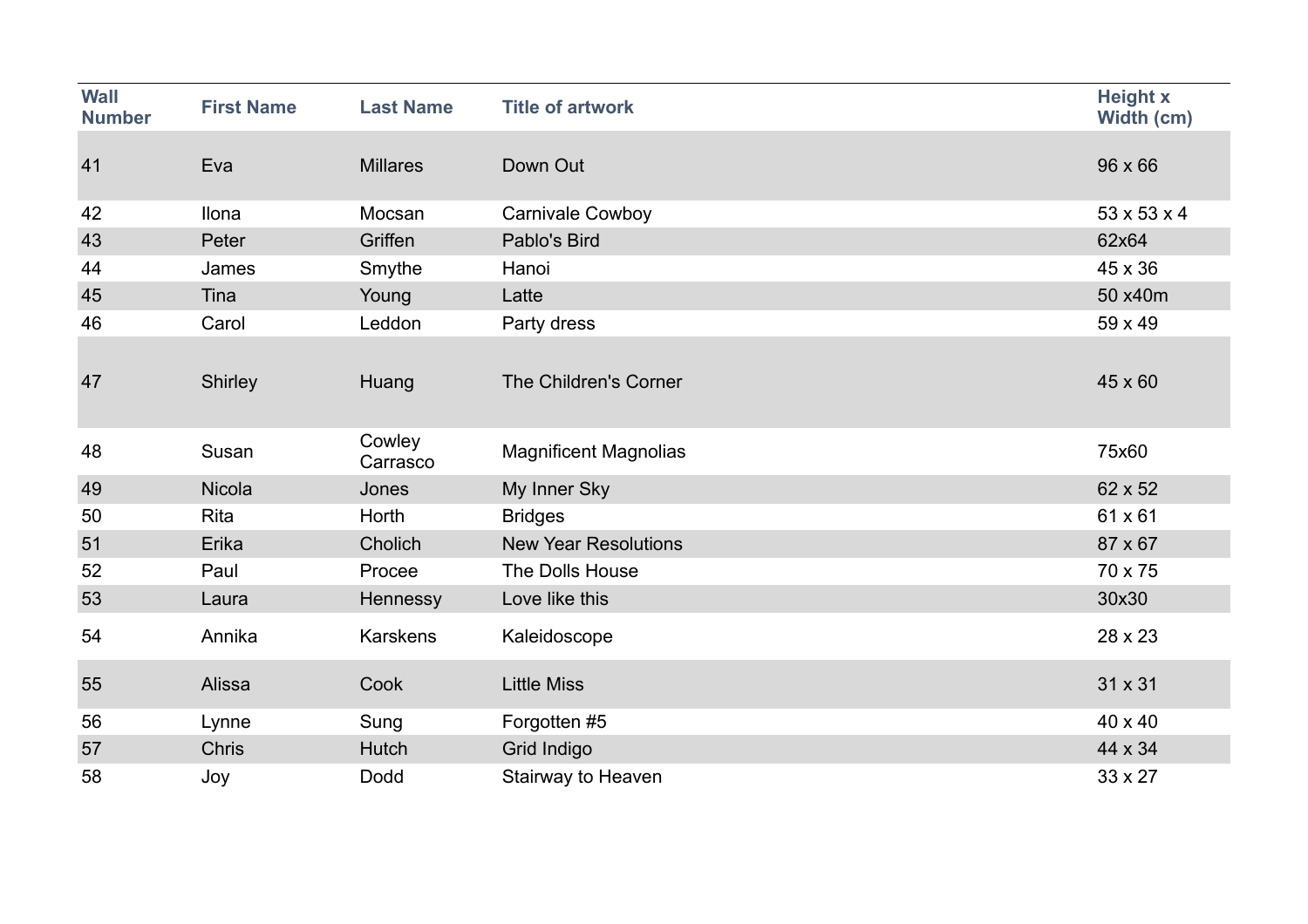| <b>Wall</b><br><b>Number</b> | <b>First Name</b> | <b>Last Name</b> | <b>Title of artwork</b>                     | <b>Height x</b><br>Width (cm) |
|------------------------------|-------------------|------------------|---------------------------------------------|-------------------------------|
| 59                           | Denise            | Lithgow          | Banksia on the Foreshore                    | 73 x 57                       |
| 60                           | Liana             | Zverina          | <b>Passion Fruit</b>                        | $50 \times 50$                |
| 61                           | Elsa              | Santos Carrillo  | The Currawong                               | 30 x 30                       |
| 62                           | Pina              | <b>Bartolo</b>   | Time for Camellias, Tea and Streeton        | 65 x 50                       |
| 63                           | Jenny             | <b>Albanis</b>   | Karen's neighbour's tomatoes                | 60 x 50                       |
| 64                           | Elizabeth         | Austin           | Bridge view: Balmain side                   | 30 x 24                       |
| 65                           | Peter             | Warner           | Lake Oberon Study                           | 30 x 41                       |
| 66                           | Carole            | Griffin          | Red and green reflections                   | 48 x 33                       |
| 67                           | Maya              | de Veaux         | Road trip Tasmania                          | 30 x 50                       |
| 68                           | Deidre            | Fitzpatrick      | Bellevue Cottage - Plein Air                | 29 x 33                       |
| 69                           | Irena             | Dobrijevich      | Rear Balcony Vista, Lockdown 2021           | 44 x 44                       |
| 70                           | Margaret          | Hofman           | Meehni, Wimlah and Gunnedoo (The 3 Sisters) | 44 x 34                       |
| 71                           | <b>Ros</b>        | Lajoie           | <b>Still Life with Scales</b>               | 31x41                         |
| 72                           | Richard           | Whitfield        | Two bridges-Iron Cove                       | 45 x 55                       |
| 73                           | Sonia             | Mattson          | <b>Badde Manors in Lockdown</b>             | 51x 61                        |
| 74                           | <b>Therese</b>    | <b>Briggs</b>    | <b>Rewilding Mr and Mrs Andrewes</b>        | 50x40                         |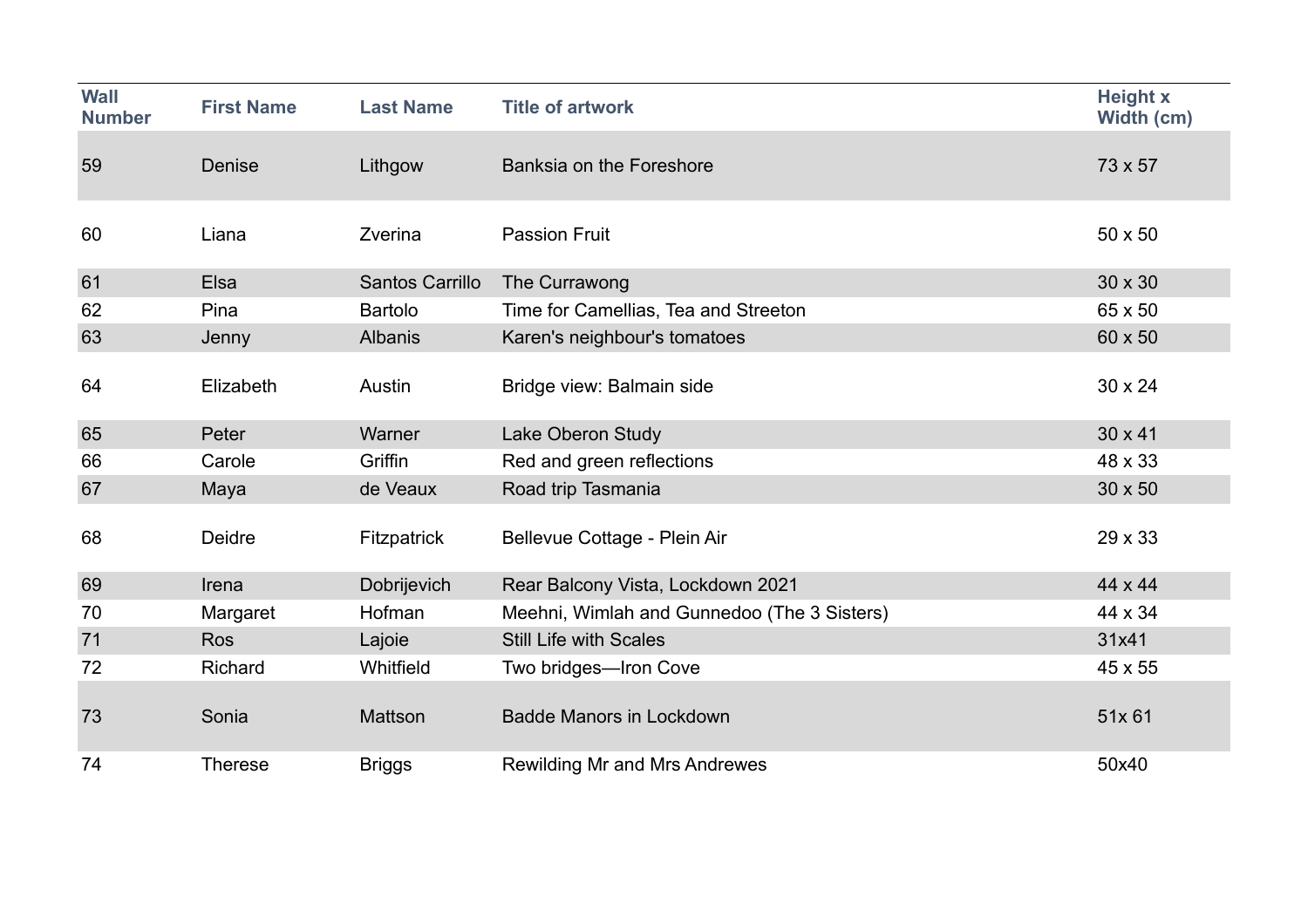| <b>Wall</b><br><b>Number</b> | <b>First Name</b> | <b>Last Name</b> | <b>Title of artwork</b>                  | <b>Height x</b><br>Width (cm) |
|------------------------------|-------------------|------------------|------------------------------------------|-------------------------------|
| 75                           | Eleonor           | Logan-Cole       | In The Morning                           | 71x51                         |
| 76                           | Louise            | <b>Beck</b>      | Casuarina Calling (Cooks River)          | $50 \times 50$                |
| 77                           | Matilda           | <b>Michell</b>   | U-Turn                                   | 28 x 40                       |
| 78                           | Aria              | Wood             | <b>Sad Prostitute</b>                    | 45 x 45                       |
| 79                           | Sue               | Tesoriero        | Jane                                     | 63 x 63                       |
| 80                           | Rosalind          | Flatman          | Harbourside                              | 45 x 60                       |
| 81                           | Ann               | Lin              | <b>ANZAC Bridge view from Glebe Park</b> | 40 x 50                       |
| 82                           | Paola             | Stecconi         | Castle Crag                              | 55x 65                        |
| 83                           | <b>Brenda</b>     | Livermore        | <b>Witness</b>                           | 62 x 50                       |
| 84                           | Tim               | <b>Disher</b>    | How to Build A Garden                    | 65 x 80                       |
| 85                           | Michael           | Wheatland        | The Goldfish                             | 30 x 30                       |
| 86                           | Michael           | Hogan            | The Great Wall of Glebe                  | 55 x 40                       |
| 87                           | Pamela            | Horsnell         | <b>Autumn Leaves</b>                     | 44 x 49                       |
| 87                           | Jeanette          | <b>Milne</b>     | Winter light                             | 36 x 28                       |
| 89                           | Lionel            | King             | <b>Glebe Island Bridge</b>               | 40 x 50                       |
| 90                           | <b>Bronwyn</b>    | <b>Schmack</b>   | Hamlet                                   | 47 x 43                       |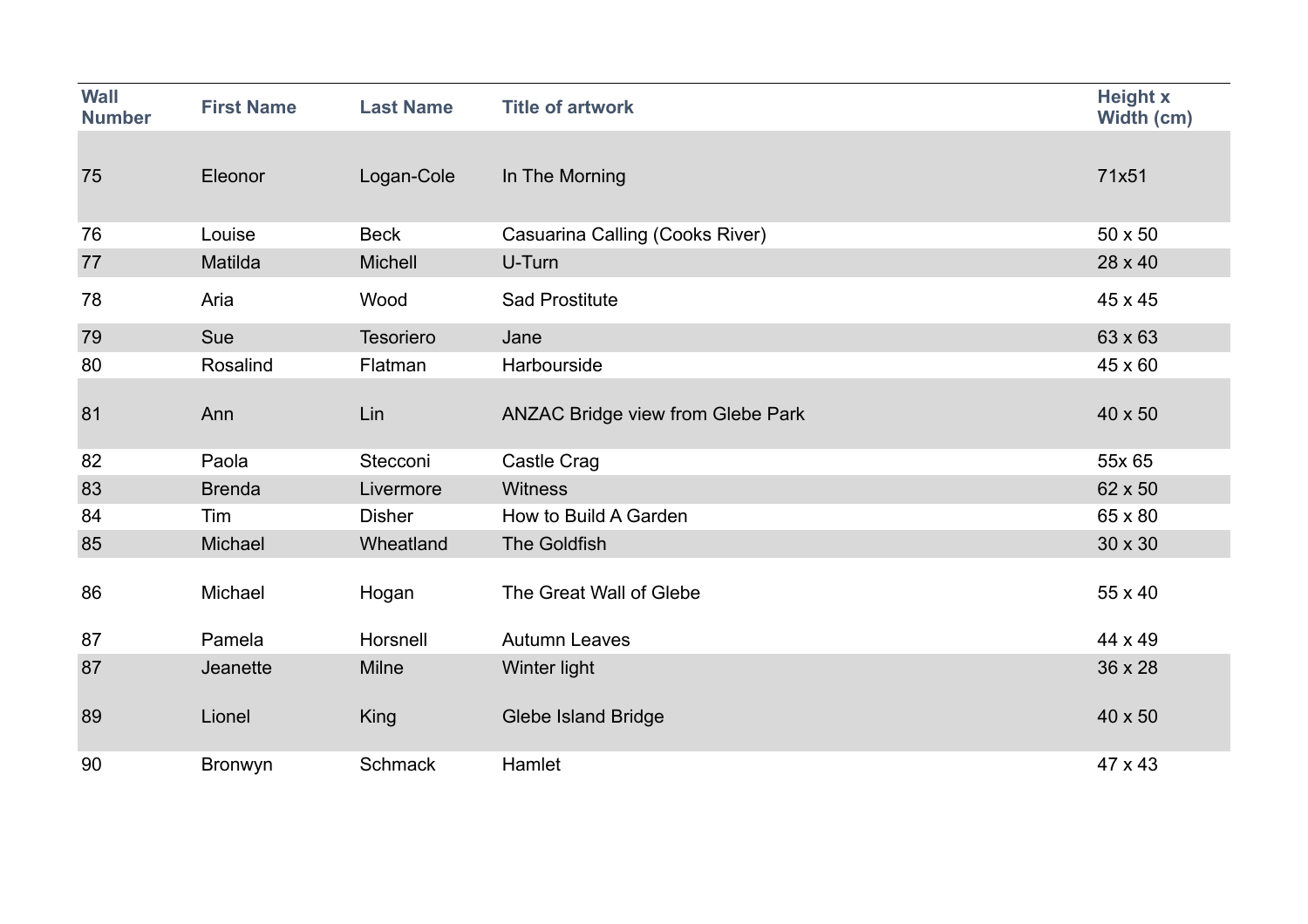| <b>Wall</b><br><b>Number</b> | <b>First Name</b> | <b>Last Name</b> | <b>Title of artwork</b>                               | <b>Height x</b><br>Width (cm) |
|------------------------------|-------------------|------------------|-------------------------------------------------------|-------------------------------|
| 91                           | Toni              | <b>McDowell</b>  | City by the bay                                       | 40x40                         |
| 92                           | Nicole            | <b>Eggers</b>    | Silke                                                 | 30 x 36                       |
| 93                           | <b>Rosy</b>       | Lloyd            | <b>Backyard Fire</b>                                  | 42 x 37                       |
| 94                           | Kaye              | Maresso          | Forsyth Street Cat                                    | 46 x36                        |
| 95                           | Leonora           | Howlett          | <b>Geometric Composition</b>                          | 86 x 56                       |
| 96                           | Kalpa             | Jadeja           | If Glebe were a Hermes scarf?                         | 80 x 80                       |
| 97                           | Jerry             | Liew             | In Camphor Wood                                       | 73 x 73                       |
| 98                           | Margaret          | Maurice          | Swimmer#1                                             | 73 x 53                       |
| 99                           | Santo             | Caggegi          | The Ficus and the Bridge                              | 53 x 42                       |
| 100                          | Felicia           | Finlayson        | Sounds of Water and Bird Song                         | 95 x 76                       |
| 101                          | Angela            | <b>Jursevics</b> | Henri                                                 | 51x41                         |
| 102                          | <b>Rita</b>       | Martin           | Seahorses                                             | 42, 5x52.5                    |
| 103                          | Duan              | Ni               | <b>Studies of Sydney Opera House</b>                  | 45 x 70                       |
| 104                          | Jennifer          | Reid             | Darlington Laneway                                    | 70 x 50                       |
| 105                          | Peter             | Scriven          | Overshadowed but gilded - the old Glebe Island bridge | 56 x 76                       |
| 106                          | Peter             | Tugwell          | <b>Grey Butcherbird 1</b>                             | 42 x 30                       |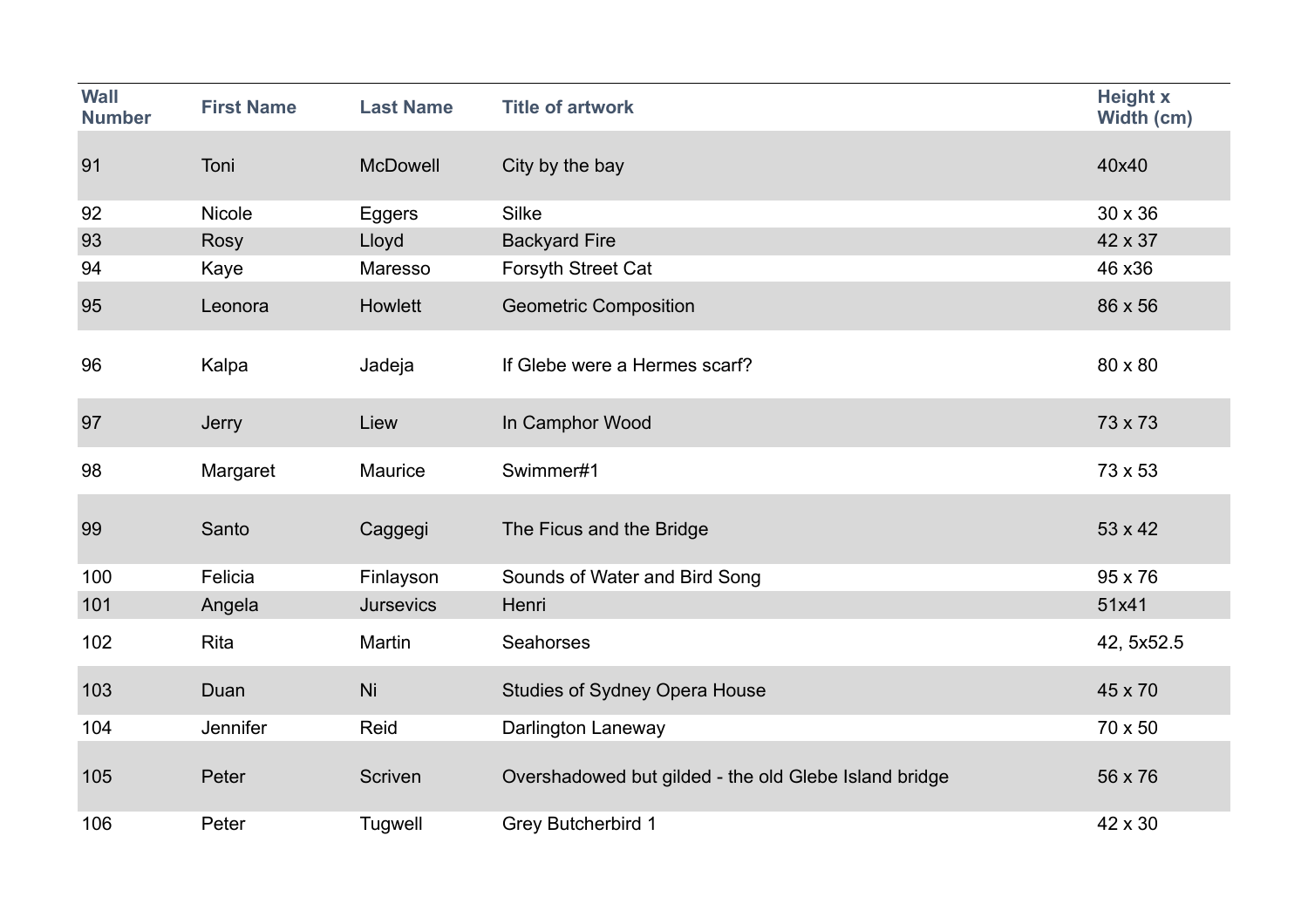| <b>Wall</b><br><b>Number</b> | <b>First Name</b> | <b>Last Name</b> | <b>Title of artwork</b>                           | <b>Height x</b><br>Width (cm) |
|------------------------------|-------------------|------------------|---------------------------------------------------|-------------------------------|
| 107                          | Robert            | Enemark          | Bushfire 4 – Out of the Mist                      | 58 x 72                       |
| 108                          | Susan             | Ingram           | <b>Shark Bay</b>                                  | 72 x920                       |
| 109                          | Reg               | Mombassa         | House and Truck, Tamworth                         | 30x40                         |
| 110                          | Terrence          | Woodhouse        | Swan Lake                                         | 61.44x61.                     |
| 111                          | <b>Dirk</b>       | <b>Kruithof</b>  | The Dog                                           | 16 x 40                       |
| 112                          | Libby             | <b>Blainey</b>   | Anzac Bridge                                      | 61 x 91                       |
| 113                          | Lindsay           | Cash             | Depiction of Self - An Imperfect Work in Progress | 40*50                         |
| 114                          | Ryanna            | Rooney           | <b>Emotions of life</b>                           | 20x20                         |
| 115                          | Joanna            | <b>Rix</b>       | <b>Facial Expressions</b>                         | 52 x 42                       |
| 116                          | Martin            | Seraphina        | Holding the new world                             | 60x45                         |
| 117                          | Janene            | Porter           | Shelter, Callan Park                              | 87 x 105                      |
| 118                          | Diann             | Payne            | The Conversation                                  | 24 X 32                       |
| 119                          | lan               | <b>Barnett</b>   | <b>Going Home</b>                                 | 41 x 32                       |
| 120                          | <b>Vicky</b>      | <b>Marquis</b>   | The Bay                                           | 65x85                         |
| 121                          | Mary              | Ciantar          | Long Distance Love                                | 71x53                         |
| 122                          | Peter             | Whitehead        | Working Harbour #1                                | 80X 100                       |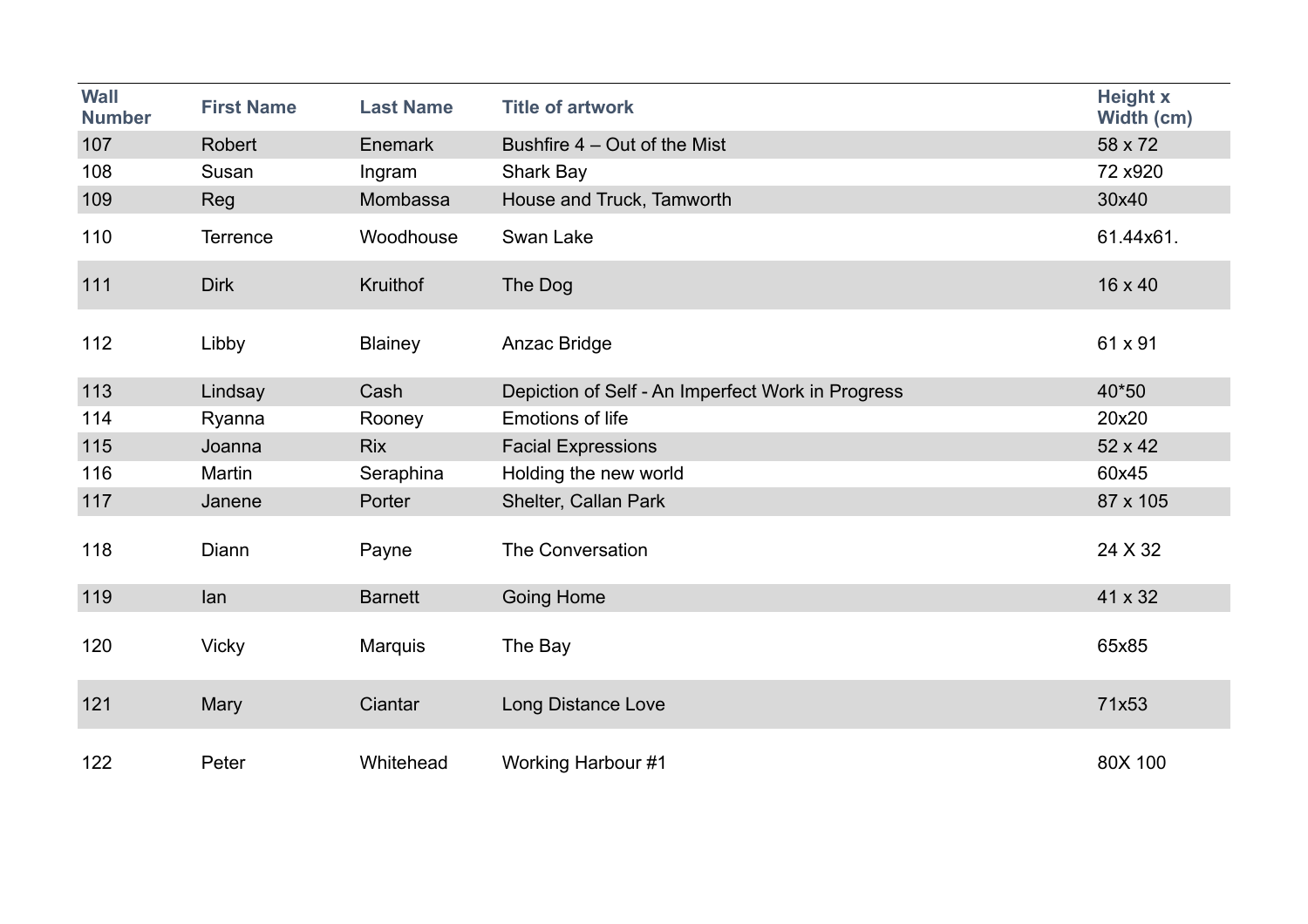| <b>Wall</b><br><b>Number</b> | <b>First Name</b> | <b>Last Name</b> | <b>Title of artwork</b>           | <b>Height x</b><br>Width (cm) |
|------------------------------|-------------------|------------------|-----------------------------------|-------------------------------|
| 123                          | <b>Vicki</b>      | <b>Bosworth</b>  | Slowly to the sea                 | 44x59                         |
| 124                          | Julie             | Keech            | Glebe Point Road, Streetscape     | 40 x 50                       |
| 125                          | Fay               | Smith            | Clovelly winter                   | 50 x 45                       |
| 126                          | Kathy             | Smoker           | Attic City Views - Late Afternoon | 41x48                         |
| 127                          | Christina         | Macaulay         | Into the Woods                    | 80 x 80                       |
| 128                          | Joe               | Scoppa           | He said he had Covid              | 600x470                       |
| 129                          | Kai               | May              | In a Better Place                 | 94x74                         |
| 130                          | Janet             | Cheetham         | On Top of Ubirr, Kakadu           | 65 x 82                       |
| 131                          | Peter             | Porteous         | The Billabong                     | 99x78                         |
| 132                          | Marilyn           | <b>Ross</b>      | <b>Behind The Mist</b>            | 91x 91                        |
| 133                          | Anna              | Couani           | <b>Country Road</b>               | 61 x 92                       |
| 134                          | Catherine         | Zimdahl          | <b>Gold Power</b>                 | 76 x 67                       |
| 135                          | Gabrielle         | Smythe           | Autumn                            | 45x60                         |
| 136                          | Jing              | Yu               | <b>Imperfect Blue</b>             | 84.1x 59                      |
| 137                          | Grace             | Wilkinson        | love picnic                       | 61x61                         |
| 138                          | Vernon            | Nathan           | Abundance of life                 | 41 x 30                       |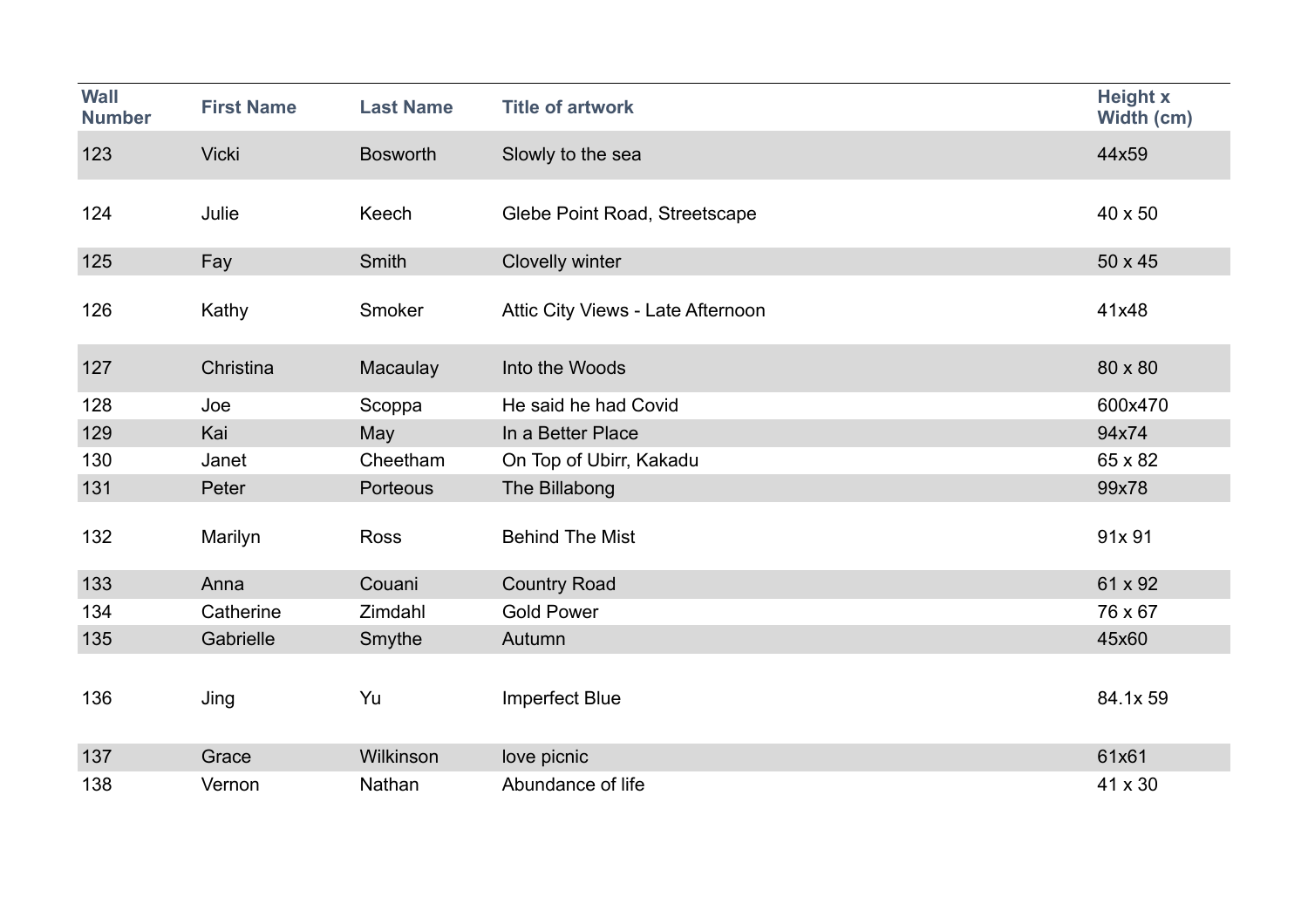| <b>Wall</b><br><b>Number</b> | <b>First Name</b> | <b>Last Name</b>       | <b>Title of artwork</b>                                   | <b>Height x</b><br>Width (cm) |
|------------------------------|-------------------|------------------------|-----------------------------------------------------------|-------------------------------|
| 139                          | Duncan            | <b>Ball</b>            | Sunset over Annandale from the Tramsheds                  | 64 x 83                       |
| 140                          | Heidi             | Jackson                | Pohangina River                                           | 87 x 63                       |
| 141                          | <b>Bonita</b>     | Sutherland             | Emergence                                                 | 97                            |
| 141                          | Suzy              | <b>Strout</b>          | <b>SIGHTLINES</b>                                         | 61 X 61                       |
| 142                          | Pamela            | <b>Neville</b>         | <b>Afternoon Drinks Eastern Macs</b>                      | 76 x 92                       |
| 143                          | <b>Chris</b>      | Stevenson              | <b>Heavenly Symphony</b>                                  | 63 X 98                       |
| 145                          | Kooi-Ying         | Mah                    | Immersing in Glebe Landscape                              | 51x51                         |
| 146                          | Marissa           | Zaknich                | Cover 2                                                   | 100 x 77                      |
| 147                          | Sean              | <b>Burgess</b>         | <b>Cumberland Street</b>                                  | 95 x 95                       |
| 148                          | Marie             | Wintrebert-<br>Fouquet | <b>Grain Boundaries</b>                                   | 105x91                        |
| 149                          | <b>Mike</b>       | <b>Buick</b>           | Warragamba                                                | 72 x 63                       |
| 150                          | Jeremiah          | Murphy                 | Metamorphosis                                             | 81x100                        |
| 151                          | Jill              | Carter-Hansen          | Is There Still Life?                                      | 80 x 60                       |
| 152                          | John              | O'Driscoll             | Under Centrepoint: View across a Sydney construction site | 82 x 82                       |
| 153                          | Katrina           | Collins                | Shadowland                                                | 76 x 76                       |
| 154                          | Shane             | Forrest                | Bring this old girl back to life.                         | 45x60                         |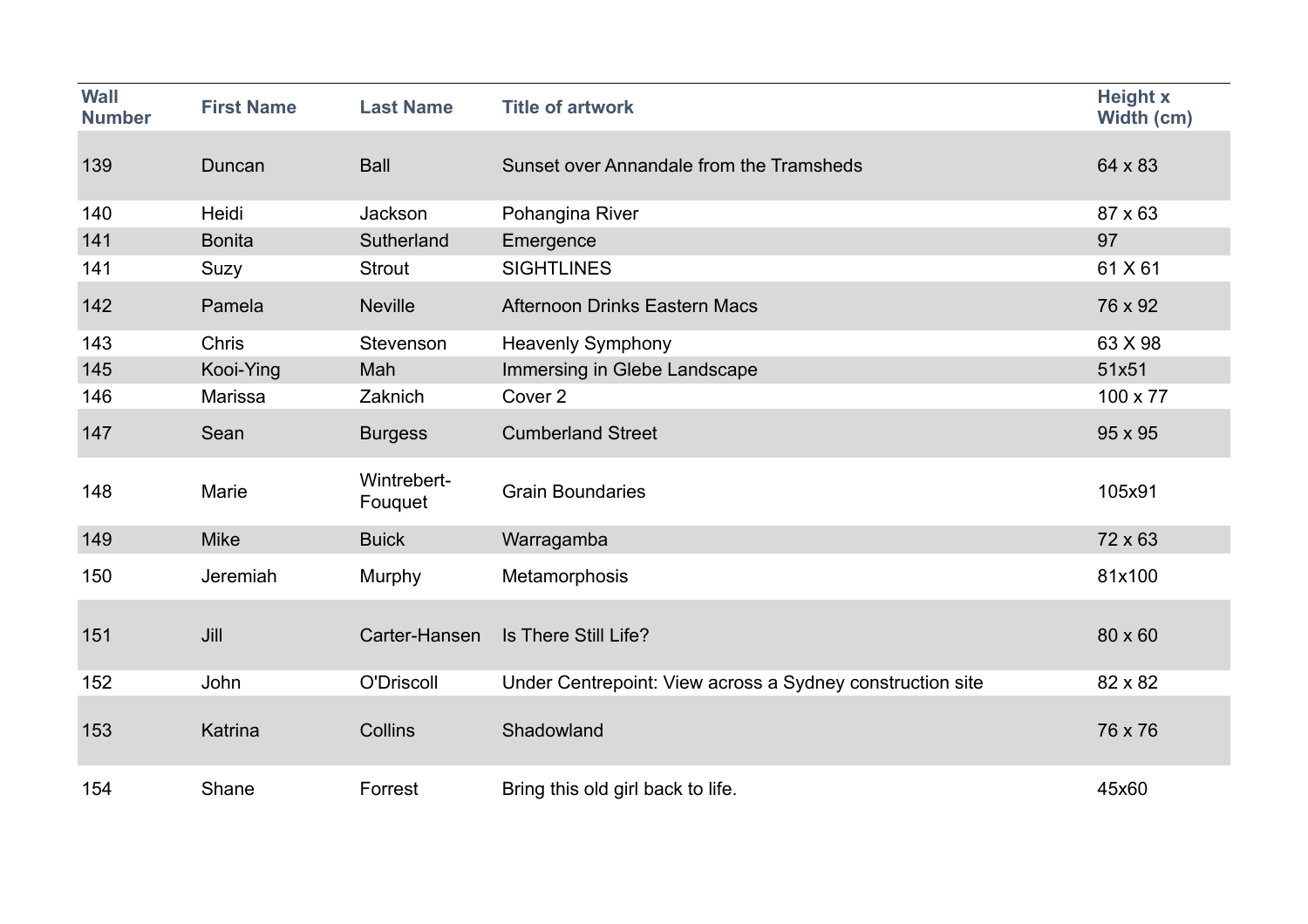| <b>Wall</b>   |                           |                  |                                                                             | <b>Height x</b> |
|---------------|---------------------------|------------------|-----------------------------------------------------------------------------|-----------------|
| <b>Number</b> | <b>First Name</b>         | <b>Last Name</b> | <b>Title of artwork</b>                                                     | Width (cm)      |
|               |                           |                  |                                                                             |                 |
| 155           | Anita                     | Shirley          | <b>Imaginary Cities</b>                                                     | 60 x 90         |
|               |                           |                  |                                                                             |                 |
|               |                           |                  |                                                                             |                 |
| 156           | Wade                      | Goring           | Admiring the View                                                           | 60 x 42         |
|               |                           |                  |                                                                             |                 |
|               |                           |                  |                                                                             |                 |
| 157           | Jose Nino Spyros Da Costa |                  | Self-portrait                                                               | 58 x 40         |
|               |                           |                  |                                                                             |                 |
|               |                           |                  |                                                                             |                 |
| 158           | Janette                   | Symonds          | Yots                                                                        | 72 x 92         |
| 159           | Ria                       | Han              | <b>Dimanche</b>                                                             | 91 x 91         |
| 160           | Amanda                    | <b>Bourke</b>    | Waterview wharf workshops                                                   | 36 x 46         |
| 161           | Lucia                     | Mig              | Rozelle Tropicanna                                                          | 76.5x 61        |
| 162           | Fabio Augusto             | Borges Manzini   | Impermanence                                                                | 70 x 60         |
| 163           | Mei                       | Tribolet-Ho      | La Danse des Sculptures et des Jouets (The Dance of Sculptures and<br>Toys) | 51 x 121        |
| 164           | Margaret                  | Donnelly         | Sunflowers with pear                                                        | 40 x 30         |
| 165           | Janny                     | Grant            | <b>Backbone</b>                                                             | 62 x 47         |
| 166           | <b>Ellis</b>              | Cummings         | <b>Bird</b>                                                                 | 60 x40          |
| 167           | <b>River</b>              | <b>Reid</b>      | Censored                                                                    | 35 x 35         |
| 168           | Raoul                     | Galea Year 12    | <b>Untitled</b>                                                             | 30 x 45         |
| 169           | Alexiou                   | Shioneia         | Flowers Year 10                                                             | 30 x 45         |
| 170           | Cara                      | Van Heemst       | All eyes are on you                                                         | 20 x 30         |
| 171           | <b>Marina</b>             | Seet Year 11     | <b>Jubilee Study</b>                                                        | 30 x 42         |
| 172           | Hannah                    | Roddis           | <b>Bird in Net</b>                                                          | 16 x 10         |